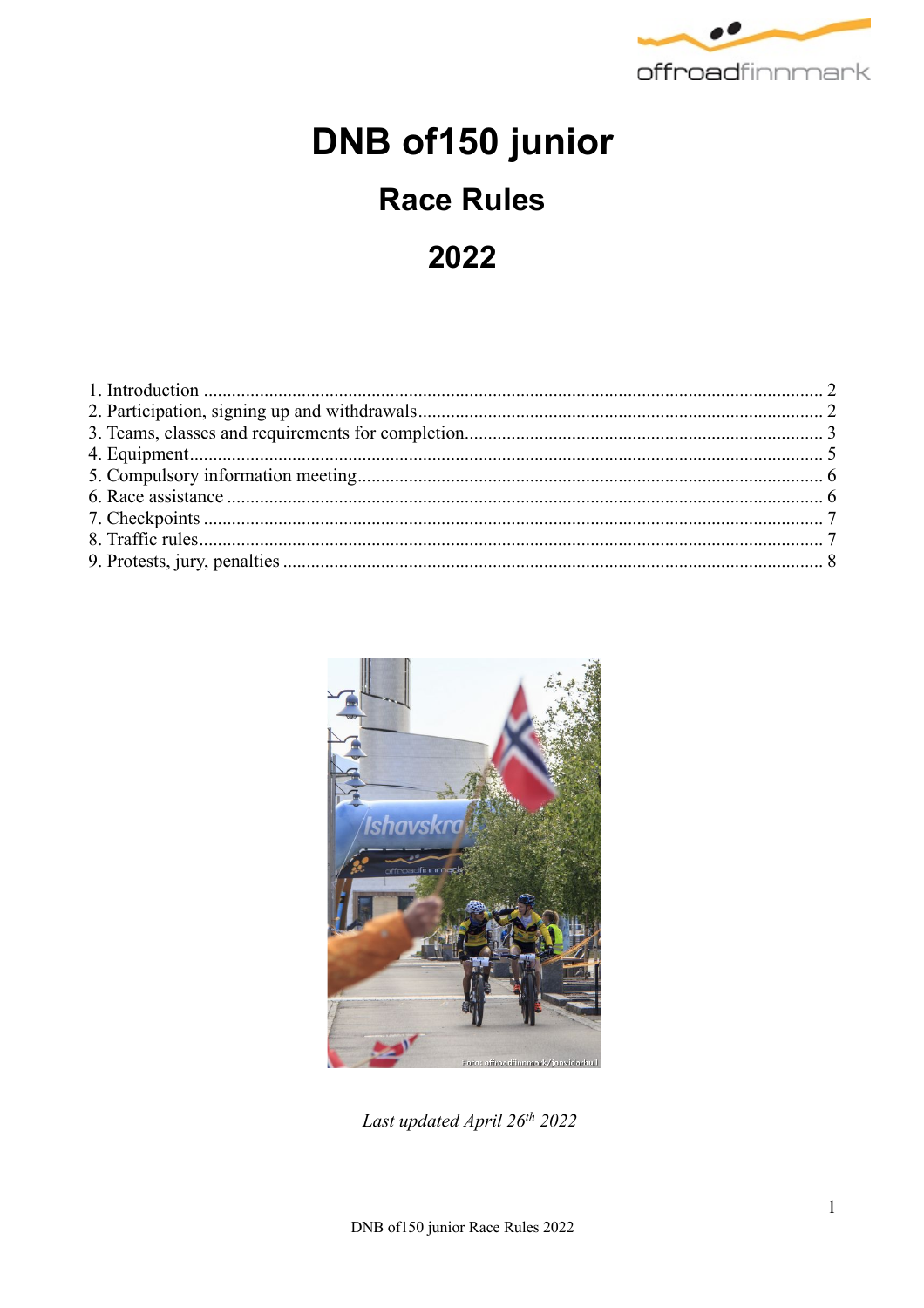

## **1. Introduction**

All registered participants to the Offroad Finnmark race are obligated to have read, understood and accepted the rules of the race, including the terms of participation. The riders agree to the terms, rules and regulations by participating.

The rules of the race are created specifically for the Offroad Finnmark 150 junior race.

Offroad Finnmark 150 will from here on be referred to as «the race».

The race is created by Finnmarksrittene in collaboration with a range of local cycling clubs and other parties.

#### **1.1 General information**

The race is available for teams consisting of two or three cyclists.

The race consists of a 150km long single stage with a mass start. The race is available to riders of good physically health who are well prepared for the physical and psychological demands of a race like Offroad Finnmark.

The race has an adventure race profile. The single stage aspect leads to the competition running non-stop for 7 – 16 hours, a small amount of mandatory rest and the terrain is highly demanding. The track consists of mainly rideable trails, but there are some stretches of marsh and hillsides that forces the riders to push their bikes.

All riders must follow the marked track using the GPS tracks and the maps achieved from the organizer. The last hundred meters there will be signs showing the way to the checkpoints.

All riders are expected to display good sportsmanship at all times, promoting team spirit and a fair contest. The riders must not use offensive or abusive language during the race, act in an unsporting manner, be disrespectful to the officials, or ignore the race regulations.

The race takes place on both private and public land, on public roads and through rugged outback. The environmental perspective is of vital importance to the race administration as well as the riders. The race participants and the officials must do their utmost to ensure that they make as little impact on the nature as possible before, during and after the race. This way we set out to ensure the most sustainable nature experience possible for the Norwegian bicycle sport.

## **2. Participation, signing up and withdrawals**

#### **2.1 Participation**

The rider must have a suitable off road terrain bicycle. We recommend full suspension.

All participants must wear helmets that comply with international standards.

The riders must be between 17 (turn 17 in the year of the race) and 19 years.

#### **2.2 Rider's license**

All riders must have a valid rider's license.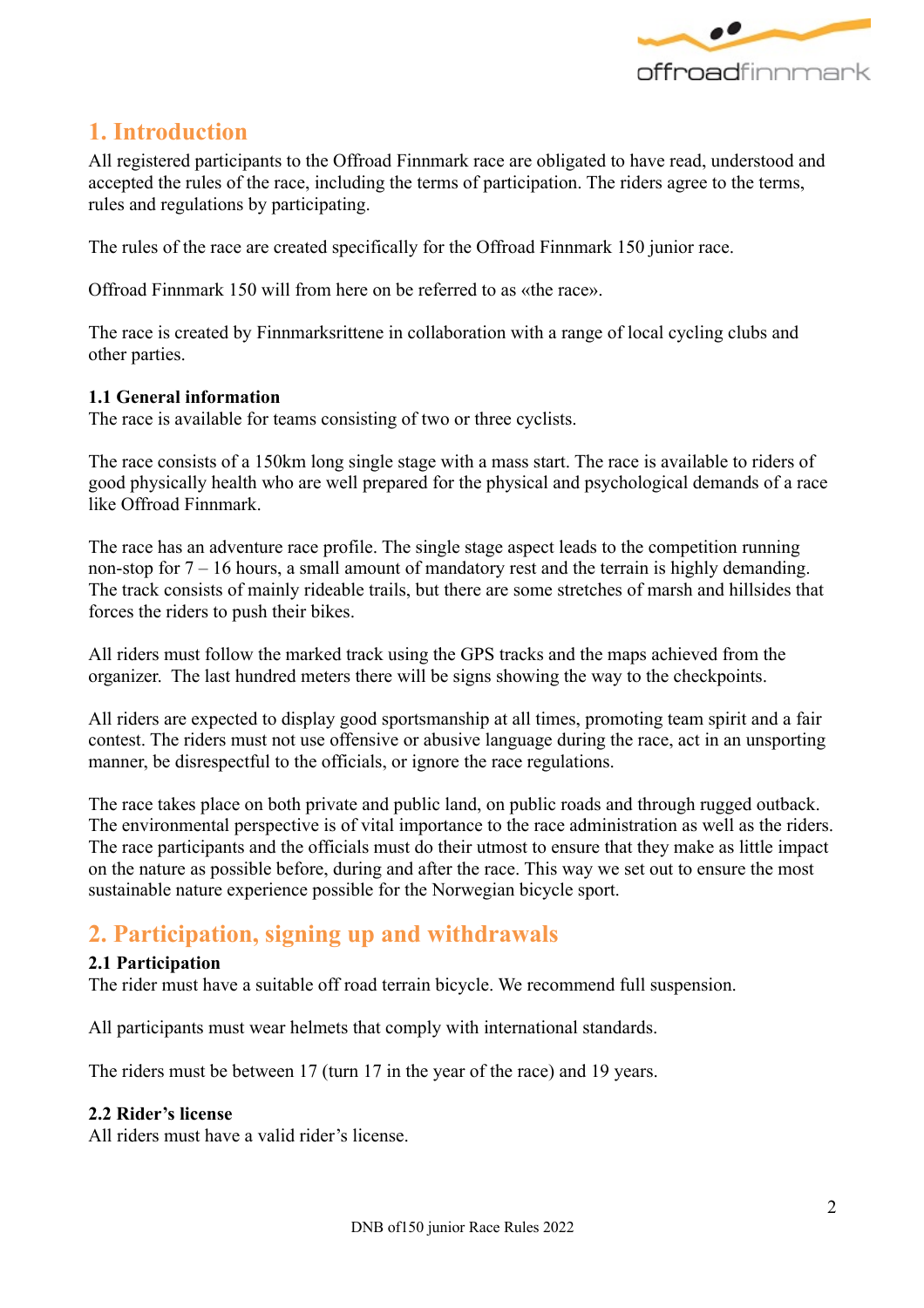

#### **2.3 Applications and start numbers**

No rider can enter the race without a valid application and start number. The organizer may withhold starting numbers exclusively for invited riders.

#### **2.4 Payment**

Payment must be fulfilled before starting the race. No payment - no starting

#### **2.5 Starting numbers**

Every competitor will receive a starting number that is to be mounted on the bike handlebar. Start number must at all times be visible during the race.

#### **2.6 Withdrawals and refunds**

Registration is binding. In case of illness or other legitimate reason that prevents participation, 50% of the amount paid (minus the deposit) is refundable upon presentation of a medical certificate. Alternatively the paid amount can be transferred to the next year's race. In this case registration should happen before 15/10.

#### **2.7 Changes to the teams**

Teams can make changes, add or remove participants

- Before June  $15<sup>th</sup>$ , paying a 250NOK administration fee
- After June  $15<sup>th</sup>$  paying a 500NOK administration fee

Withdrawals and changes to the teams must be sent to the race administration using post@offroadfinnmark.no or as a written statement mailed to Finnmarksrittene AS, PB 1382, 9506 Alta.

A new team cannot participate in place of team that has withdrawn before the competition. Their starting number can only be given to another team by the administration.

## **3. Teams, classes and requirements for completion**

#### **3.1 Teams**

A team must consist of two or three riders, and at least two of the team members must cross the finish line. It's not allowed to leave a team member between checkpoints. If the third member must withdraw from the competition, this must be done at one of the checkpoints. A withdrawal must be reported and registered with the checkpoint manager.

Regarding the teams consisting of two members, if a participant must withdraw, the remaining team member cannot continue on alone. The remaining participant isn't entitled to continue, but can finish with another participant in the same situation or ride together with another team. Riders joining another team must take a passive role. The race management must approve of the team changes.

If participants get sick and have to withdraw on the first checkpoint, the remaining team member may join another team. The rider must be accepted by the team, and the checkpoint manager must be informed. Joining another team isn't possible anywhere else.

#### **3.2 Classes**

There are three classes; men, women, and mixed teams. The mixed teams must consist of at least one woman and one man crossing the finish line.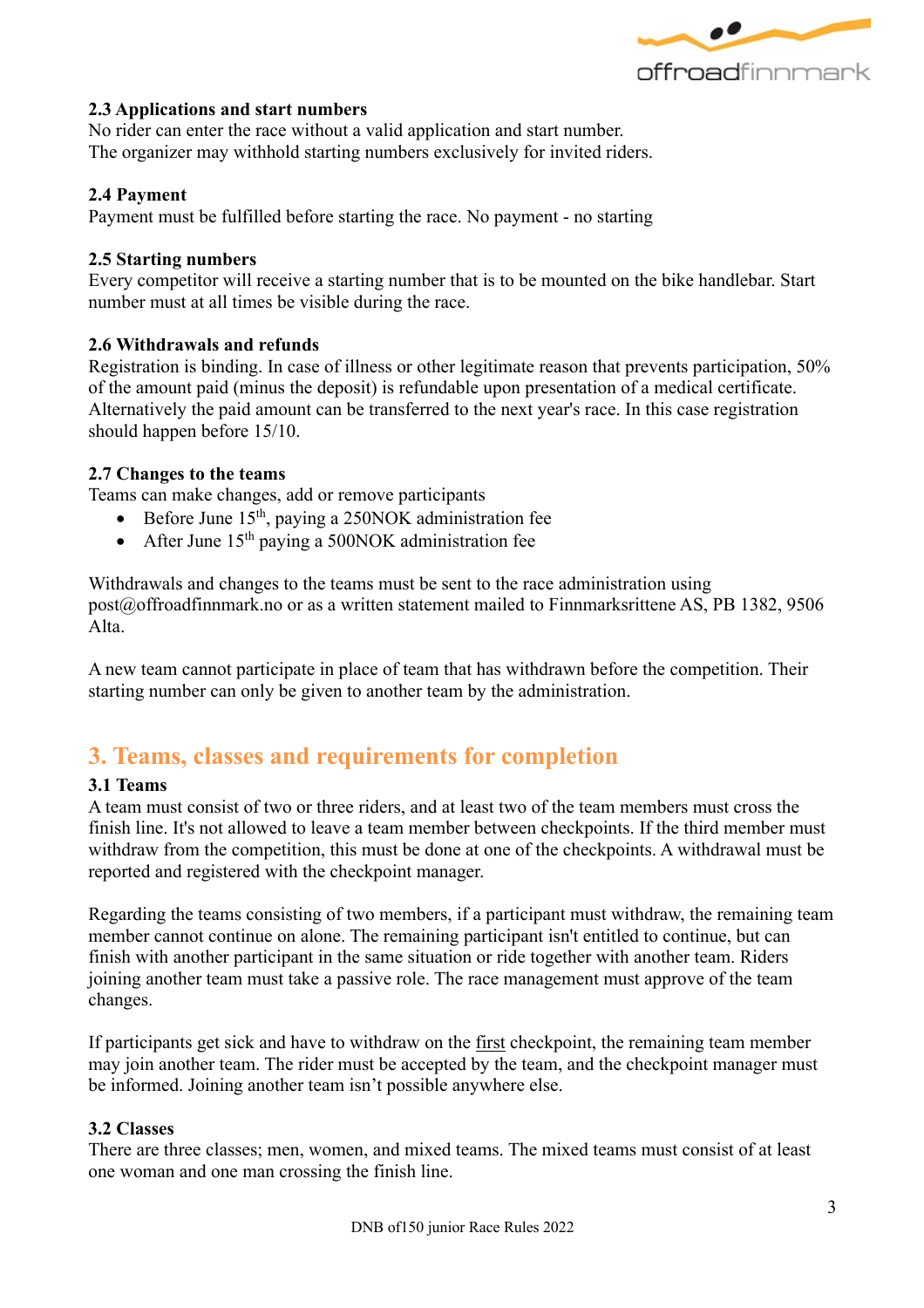

#### **3.3 Requirements for approved completion**

The team must ride together at all times to be approved. This means that the team must:

- start together
- remain together through the entire race. The team must be so close that they're at all times able to maintain verbal communication.
- check in and check out of all checkpoints along the route regardless of plans to stop and rest.
- cross the finish line together.

The teams' finishing time will be measured by the last team member to cross the finish line. If the teams fail to comply with the race route, there will be an individually decided time penalty. If the team repeatedly deviates from the race route and/or strays very far from the race route, the team may be disqualified.

If it doesn't seem probable that the team will be able to reach the finish line in Alta within a reasonable time, the race jury may decide to cancel the team's participation.

#### **3.4 Time measurement and results**

The winners of the classes are based on both/all three riders being the first to cross the finish line, unless there are time penalties or other breaches of the rules and regulations.

#### **3.5 Maximum race time**

If it doesn't seem probable that the team will be able to finish by the maximum race time, the rider/team will be forced to leave the competition.

#### **3.6 Denied start**

The race management may deny teams to start or continue the race. Reasons for this may be medical, equipment failure than can't be fixed, use of drugs and/or doping, exhaustion etc.

#### **3.7 Official finisher**

Any competitor that completes the race will be deemed an official finisher of the race. Being an official finisher automatically qualifies the riders for early (discounted) sign up for next year's race.

#### **3.8 Disrupted race participation**

Riders who have to withdraw from the competition must do so at the checkpoints. Exceptions can only be done in case of emergency and in accordance with the race administration/jury.

The time results of teams participating outside the prize competition will be listed and reported on a designated list for these teams. Participants deciding to withdraw are obligated to report their decision to the race management immediately.

Teams or riders who, for whatever reason, no longer can or will participate in the race are obligated to inform the race management about their decision immediately either by reporting this in person to the checkpoint manager, by calling the race administration, or talk to them on the start/finish line.

If a participant or a team can't be located during the race, a search and rescue operation will be launched. If the search and rescue operation turns out to be needless due to a participant failing to inform the race management of a decision to withdraw from the race, the costs of the search and rescue will be charged the rider(s) failing to comply with the rules of withdrawal.

Please note that informing a volunteer along the race track of a decision to withdraw does not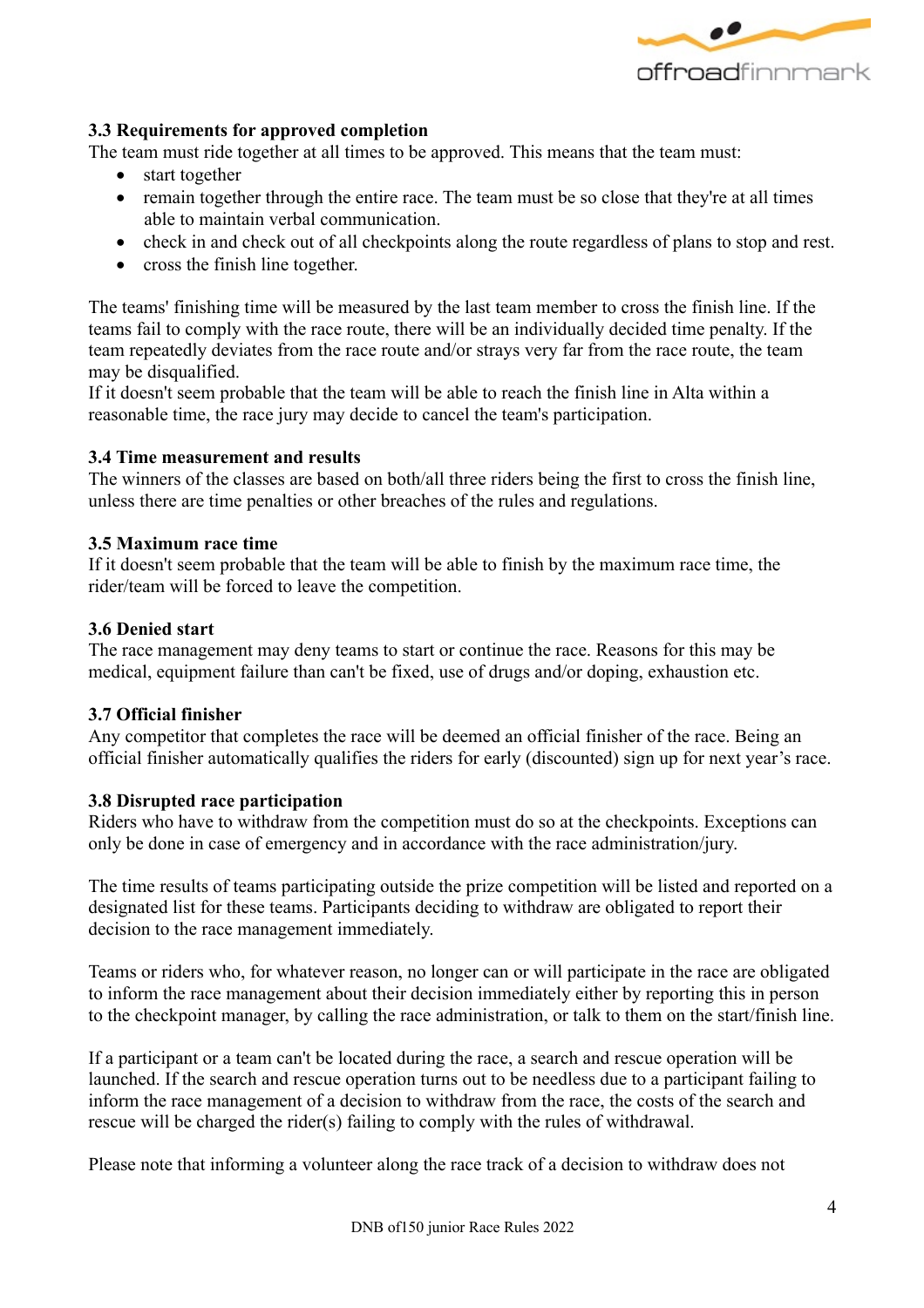

qualify as complying with the rules of withdrawal. All participants choosing to withdraw are obligated to inform the checkpoint manager or the race administration of their decision.

## **4. Equipment**

All participants in the race are obligated to comply with these requirements the entire race (including the first lap).

• All riders are tracked (live) on a cell phone (smartphone). This device must follow the rider/team the entire race.

#### **4.1 Wearing a helmet**

When a bike is used as a means of transportation between of the time of the first start and the last team member to cross the finish line, a helmet approved by NCF/UCI must be worn at all times. The helmet must be worn during warm ups, in the race and whenever else the bike is used.

#### **4.2 All riders must have:**

- Mosquito- and weather protective gear. Mosquito repellant, windproof soft shell clothing. The soft shell clothing is supposed to be loose fitting so it also works as a mosquito barrier as well as an insulating layer. All participants must also bring some clothes to protect against possible cold weather. A layer of wool underwear or something similar will do.
- Sufficient amounts of food and drinks

#### **4.3 All teams (at least one of the riders must possess):**

- First aid equipment: tape, strips, bandages, small scissors or knife and rescue film (redningsfolie)
- Cell phone with a fully charged battery and external battery with minimum of 2000mA. This phone is used as tracking device and as emergency phone.
- GPS with map, tracks and extra batteries (we recommend stem mounted GPS)
- Compass

#### **4.4 Recommended team equipment**

- 1 tire
- $\bullet$  1-2 tubes
- Chain cutter  $+$  spare chain (spare chain links)
- Small tools: Pliers/multi-tool, umbracos, screwdrivers, duct tape, strong wire, strong rope
- Air pump / air cartridge
- Common spare parts such as brake rubber/brake pads, brake wire, gear wire)
- Rope/string for pulling teammate.
- Gear dropout  $(+)$  spare rear gear)

The participants must be dressed and have appropriate gear to be prepared for different types of weather. This includes having to seek shelter/sit still for long periods. Despite the race taking place in the end of July, the contestants can still face very varying types of weather, cold fronts, snow both in the air and on the ground, rain, wind and high temperatures with sunshine.

There will be random controls on whether the teams bring the mandatory equipment.

#### **4.5 Returning borrowed gear**

Upon race completion, the participants are obligated to return all equipment they have borrowed.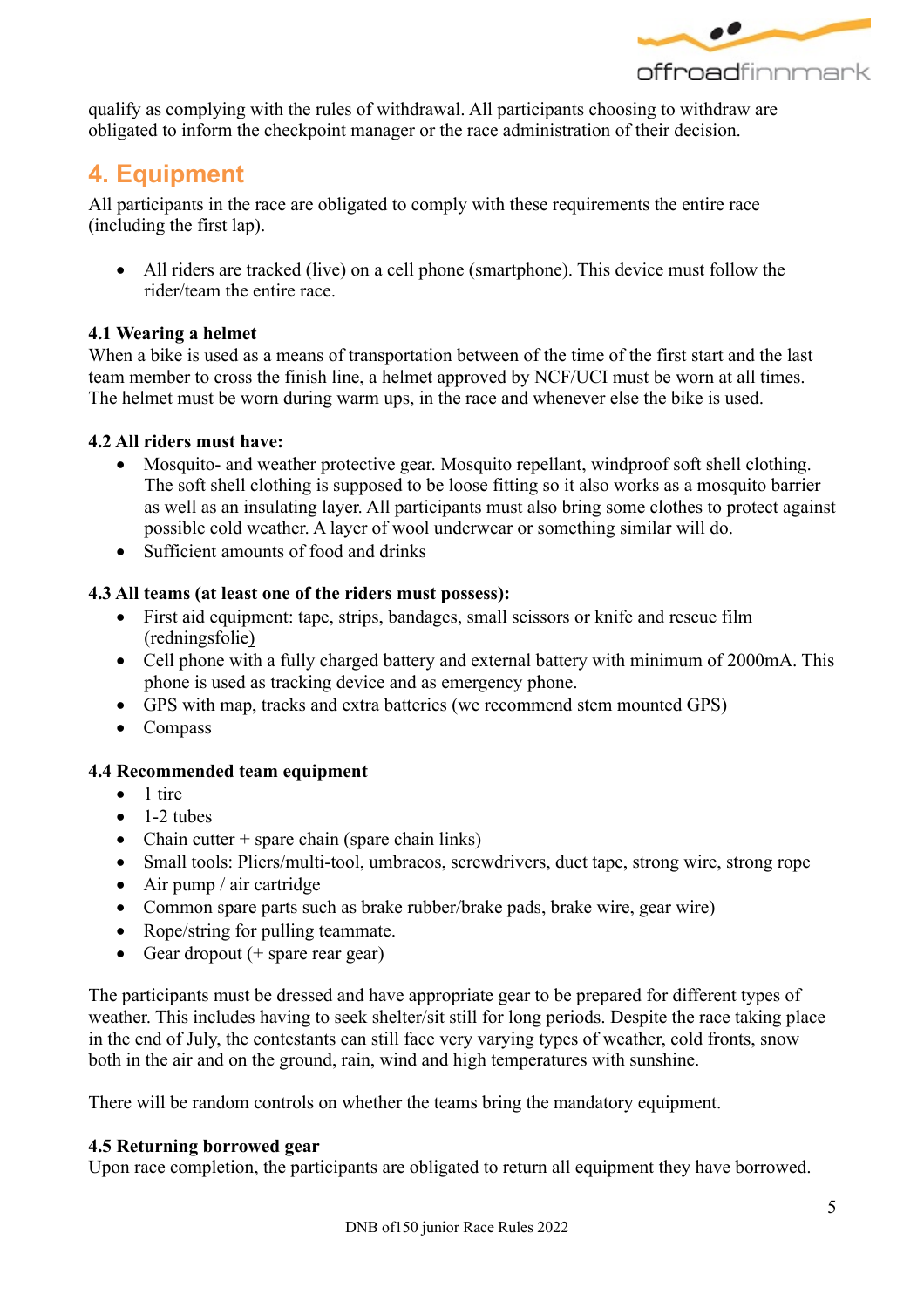

This is also the case for participants that withdraw from the race.

#### **4.6 Switching bikes**

Each rider must report what kind of bike they will be using. Switching bikes during the race is prohibited. The participants must use the same bike throughout the entire race. Participants that cross the finish line using another bike than the team's registered bike, there will be a minimum time penalty of 120 minutes. The team can also lose their right to win prizes. If there is a complete bike break down, the rider must apply the race jury for permission to switch to another bike.

## **5. Mandatory information meeting**

There will be held a mandatory information meeting. The information meeting topics will be the track, areas requiring special attention from the riders, dangerous areas, special challenges, weather forecasts and other information that's crucial to the riders and for completing the race.

## **6. Race assistance**

#### **6.1 Private support**

Members of a team can help each other in any way during the competition, service, pushing, towing, pulling etc. during the race.

Participants can receive assistance from all of the race officials and service units, both stationary and mobile. The main rule is that all assistance is to be given at the checkpoints.

The race management can, in case of emergency delegate assistance duties to the private support crews to cover the needs of both their own team and others.

If a team has private support in addition to the Offroad Finnmark support, the private support must not in any way interfere with the Offroad Finnmark support team. Private support crews may not meddle with Offroad Finnmark's offered food, service, lodging etc. Washing bikes, food preparation and such must be done using private equipment. Failing to comply with the private support rules will result in time penalties for the team.

#### **It's strictly prohibited for any team to receive assistance from a third party between**

**checkpoints**. Breaking this rule will cause a minimum of 120 minutes time penalty at the first offense, and disqualification on the second instance. The exceptions are:

- Assistance at the official checkpoints during the race. The riders must check in before receiving assistance and/or private support before checking out.
- Accidents where a participant has been injured. The race administration's ambulant team will come to the scene and the entire team must wait until the race administration has given their explicit authorization for the team to continue. In these situations, the teams must expect they will have to wait a while. If the injuries are deemed severe, the race administration will send for a helicopter.
- Riders can share/borrow/lend clothes/spare parts with each other
- Riders may stop and purchase food and drinks at "physical installations" such as grocery stores, gas stations and such along the race route. Please remember that receiving private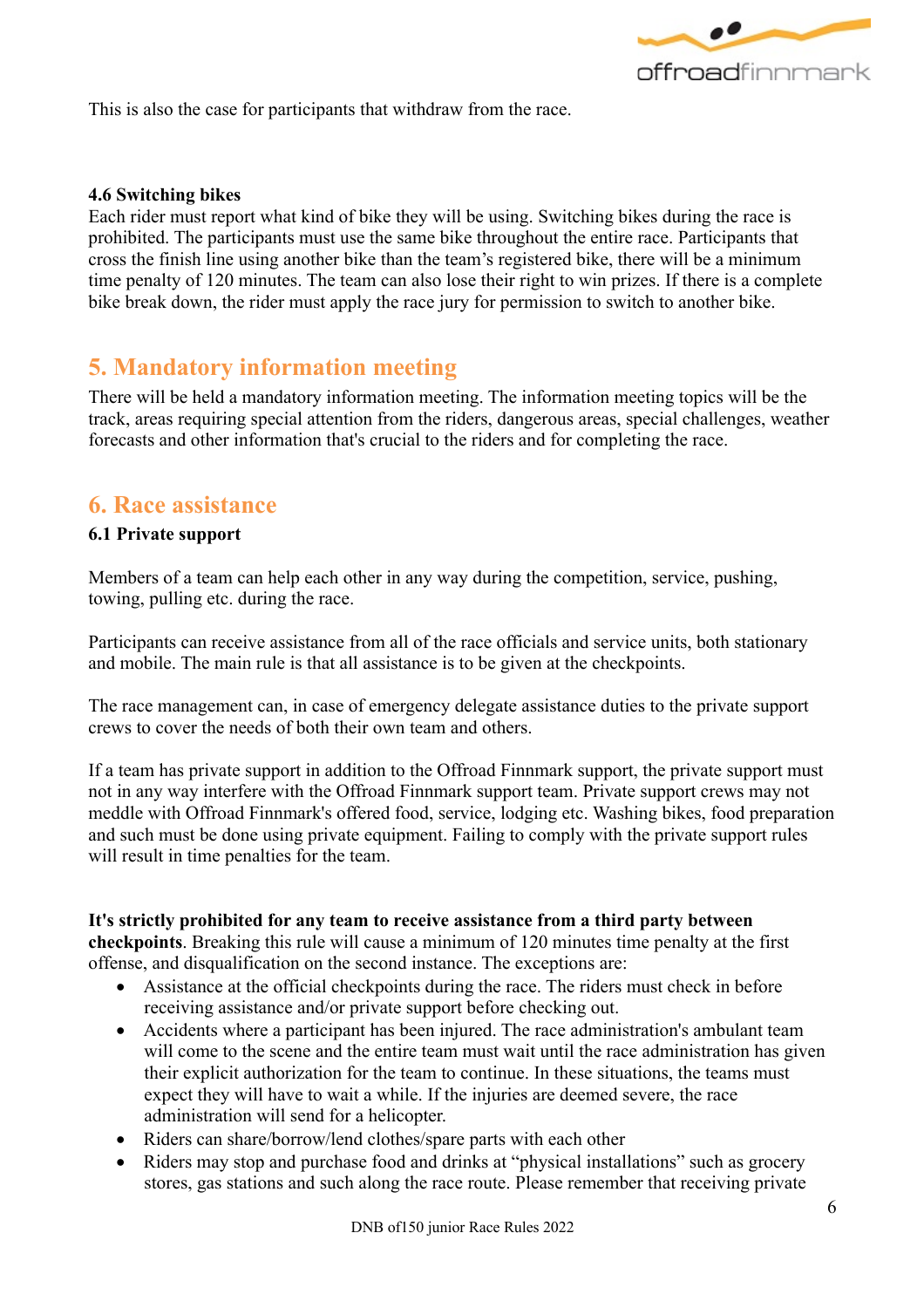

support outside the checkpoints is strictly prohibited.

#### **6.2 Technical support**

The technical support car will be available at some of the official checkpoints. The technical support car offers gear for maintenance work and adjustments. Parts costs standard retail prices and will be charged the rider after the race.

The technical support car will carry some of the most common spare parts such as chains, tires, tubes, knobs, bolts and wires. There will be tools available at all checkpoints for simple repairs.

## **7. Checkpoints**

Signs leading to the checkpoints will be set up close to the checkpoints. The checkpoints are clearly marked on the maps. The teams are obliged to ensure they're checked in and checked out of each checkpoint. Teams will receive a 120 minutes time penalty for each checkpoint they've missed checking in/out of. The checkpoints offer different degrees of service, the details of these are to be found in the checkpoint description information.

At all checkpoints, there will be five (5) minutes obligatory stop. The riders themselves are responsible for these stops. The riders themselves decide how much time they want to spend at the various checkpoints, however, all riders must check in and out of all checkpoints. If a rider return to checkpoint after checking out it will be their first check-in time that is counting.

## **8. Traffic rules**

#### **8.1 Traffic rules**

The race takes place on public roads and trails that are not closed off to use by others. In turn, all riders have to adhere strictly to the applicable rules of the road (national traffic rules) – also if in a race situation. All regular Norwegian traffic regulations must be observed at all times during the race. The race takes place on private and public roads, paths, tracks and cart roads. Any and all instructions by traffic marshals and race officials must be adhered to. All riders are obliged to yield for other traffic when on private tracks/paths as well as showing the utmost care when passing hikers/pedestrians. It is not allowed to ride on footpaths in cities and urban areas.

#### **8.2 Right side driving**

The traffic law of keeping to the right side of the road/track/trail applies. Riders cannot cut corners under any circumstances. All trail and road sections, particularly those with blind corners, have to be ridden with utmost care, thus ensuring the safety of oncoming traffic and passing riders. Failing to comply with the right side regulations can result in sanctions such as time penalties, demotion/degradation or the rider being banned from the competition. The jury will decide the individual penalty in each and every instance.

#### **8.3 Passing slower riders**

The slower riders have to make way for faster riders who clearly intend to pass them; the passing rider must verbally or otherwise signal their intent. Slower riders must pay special attention to passing riders on steep sections where the slower riders might already be pushing/carrying their bikes.

#### **8.4 Sportsmanship**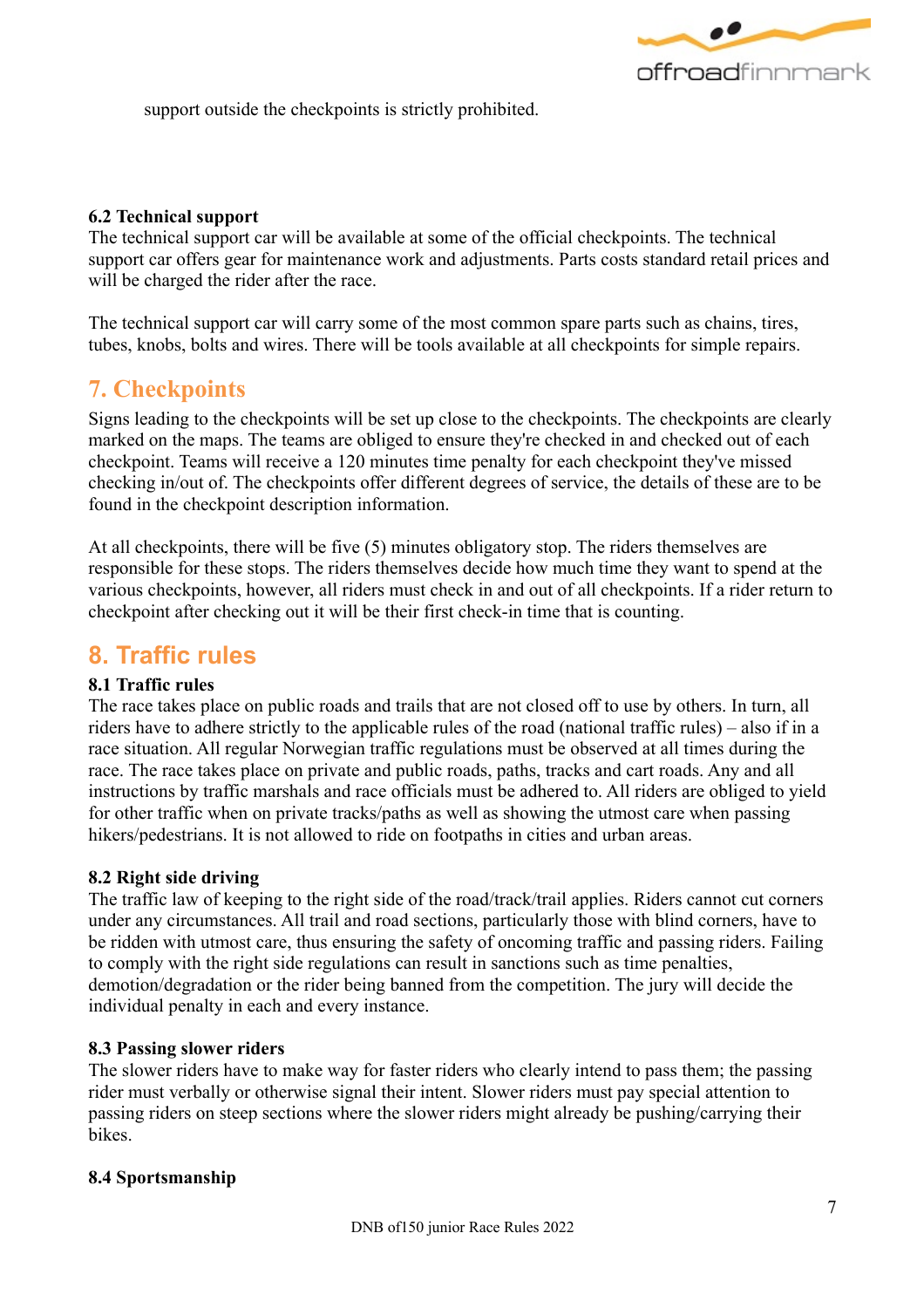

Everyone must be considerate of fellow race participants, spectators, pedestrians and hikers crossing or passing the race track. Participants must not use offensive or abusive language during the race, act in an unsporting manner, be disrespectful to the officials, or ignore the race regulations. Inconsiderate riding and/or unfair behavior or actions will be subject to penalties. The precept of considerateness, sportsmanship and fairness applies to each and every participant.

#### **8.5 Technical skills**

Riders have to operate their bikes within their means and capabilities. Participants should be prepared for sudden brake maneuvers at any time but especially on downhill sections and technically demanding terrain. Any rider that isn't conducting the race in a safe and timely manner can be excluded from the race.

#### **8.6 Stopping while on the race track**

In case of injuries or mechanical problems, it is imperative to get off the trail / road right away and initiate first response or repairs away from (race) traffic.

#### **8.7 Risk assessment**

All participants are bound to assess the risk they're taking in every situation. Blind corner tracks/roads, passing vehicles/bikes or pedestrians must be traversed with the utmost care. The roads are not closed off to other traffic, it's therefore vital that all riders expect meeting hikers and on-coming traffic. Be prepared to expect the unexpected.

#### **8.8 Accidents**

If a participant suffers severe injury, the rider must call both 113 and the race administration. Participants finding a rider having suffered severe injury are bound to stop and do their utmost to be of help. Awaiting helicopter and authorized emergency personnel, the rider must perform first aid using the first aid kits carried in their backpacks. If need be, emergency personnel can instruct the rider performing the first aid on the phone. Riders that assist during an injury situation qualify for time reduction.

#### **8.9 Sprint**

In case of a sprint among riders in the finish area, it is prohibited to change lanes the last 100 meters before the finish line, wavering with the bikes to hinder a faster rider passing, or in any way block the competing riders.

## **9. Protests, jury, penalties**

#### **9.1 Protests**

Any protests must be submitted in writing after the rider has crossed the finish line, within the allocated time period, at the very latest 30 minutes after the official finish time. Result protests must be submitted along with an NOK 400 administration fee. If the protest is upheld, the deposit will be refunded. If the protest is not upheld, the deposit will be forfeited.

#### **9.2 Jury**

The race organizers will compile a jury that consists of 3-5 members. The jury will be in charge of result lists, race discrepancies and to judge over any protest that has been filed. Race participants acknowledge that they accept and comply with any decision reached by the jury and relinquish any contention to dispute possible claims or entitlements further.

#### **9.3 Penalties and sanctions**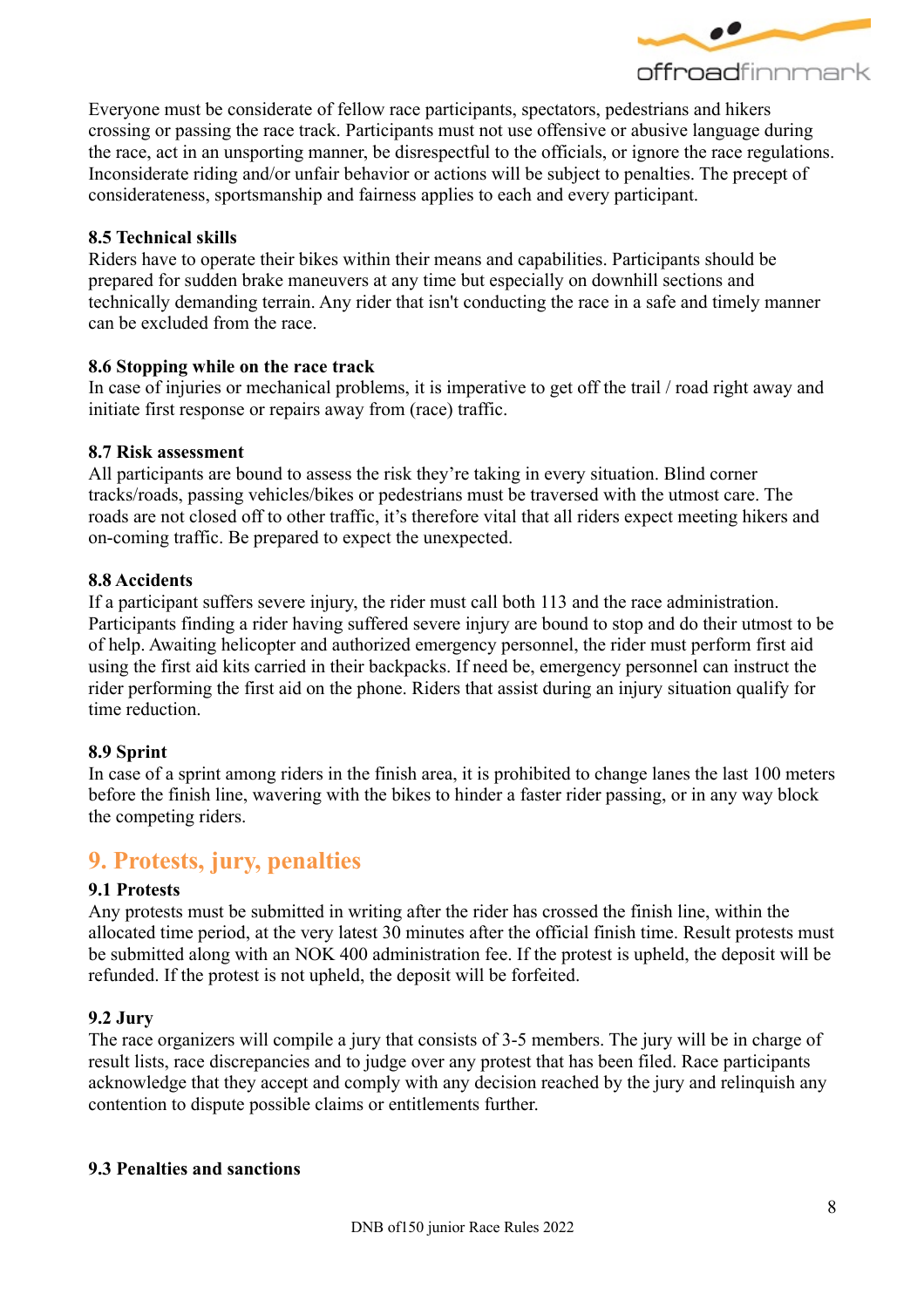

Only the race jury can decide on implementing penalties and sanctions on participants breaking the rules or behave in any way that is damaging towards the race reputation, other participants or the sport itself. The race organizers' main goal is for as many riders to finalize the race as possible. A penalty in this context will therefore always be a time penalty in the first instance, unless the seriousness of the violation calls for an outright disqualification / exclusion as the only appropriate measure.

The following breaches of regulations will be reprimanded at least with a time penalty:

- Failing to check in/out at all of the checkpoints
- Failing to respect the five minute obligatory stops.
- Lack of respect for the nature and the environmental friendly profile of the race: improperly discarding garbage or other items
- Not carrying the mandatory backpack equipment
- Taking off a helmet during race activities
- Ride without wearing starting number
- Tampering with starting number or mounting them in violation of race rules
- Receiving assistance from a third party outside of the checkpoint areas
- Inconsiderate riding / unfair behavior or actions
- Repeatedly and willfully taking shortcuts
- Thwart competitors
- Private support crews getting in the way of other competitors at the checkpoints
- Private support crews using the race's support at checkpoints

The following violations can lead to an immediate disqualification:

- o Deliberately dangerous riding maneuvers especially when they jeopardize others, such as spectators and hikers.
- o Hazardous riding maneuvers that may cause harm to animals
- o Repeatedly breaches of the rules and regulations leading to time penalties.

#### **9.4 Environmental aspects**

Riders must respect the environment at all times, and no littering or damage to the environment will be tolerated. The race takes place in highly sensitive and vulnerable areas of wilderness. Any wrongful disposal of garbage or other items, on both private and public areas, will result in time penalties. Anyone who improperly disposes of garbage or any other article (including water bottles) outside of a check point will receive a time penalty of 60 minutes. If repeated, it will cause a 120 minutes time penalty. The third penalty of this kind results in disqualification without recourse. All drinking bottles must be marked with the riders' names.

#### **9.5 Doping**

The race organizers of the Offroad Finnmark distance themselves from anyone who, with the intention of procuring any kind of performance advantage, ingests or otherwise uses in whatever way unlawful substances or stimulants. A reasonably justified suspicion suffices for an immediate disqualification from the race in this context. The race organizers expressly reserve the right to perform unexpected and unannounced doping tests on all riders. Refusing to submit to testing will lead to immediate exclusion from the race and the participant being stricken from the result records. All test results will be forwarded to national cycling federations. Positive results will lead to the participant having to return all prizes received and lifelong ban from Offroad Finnmark.